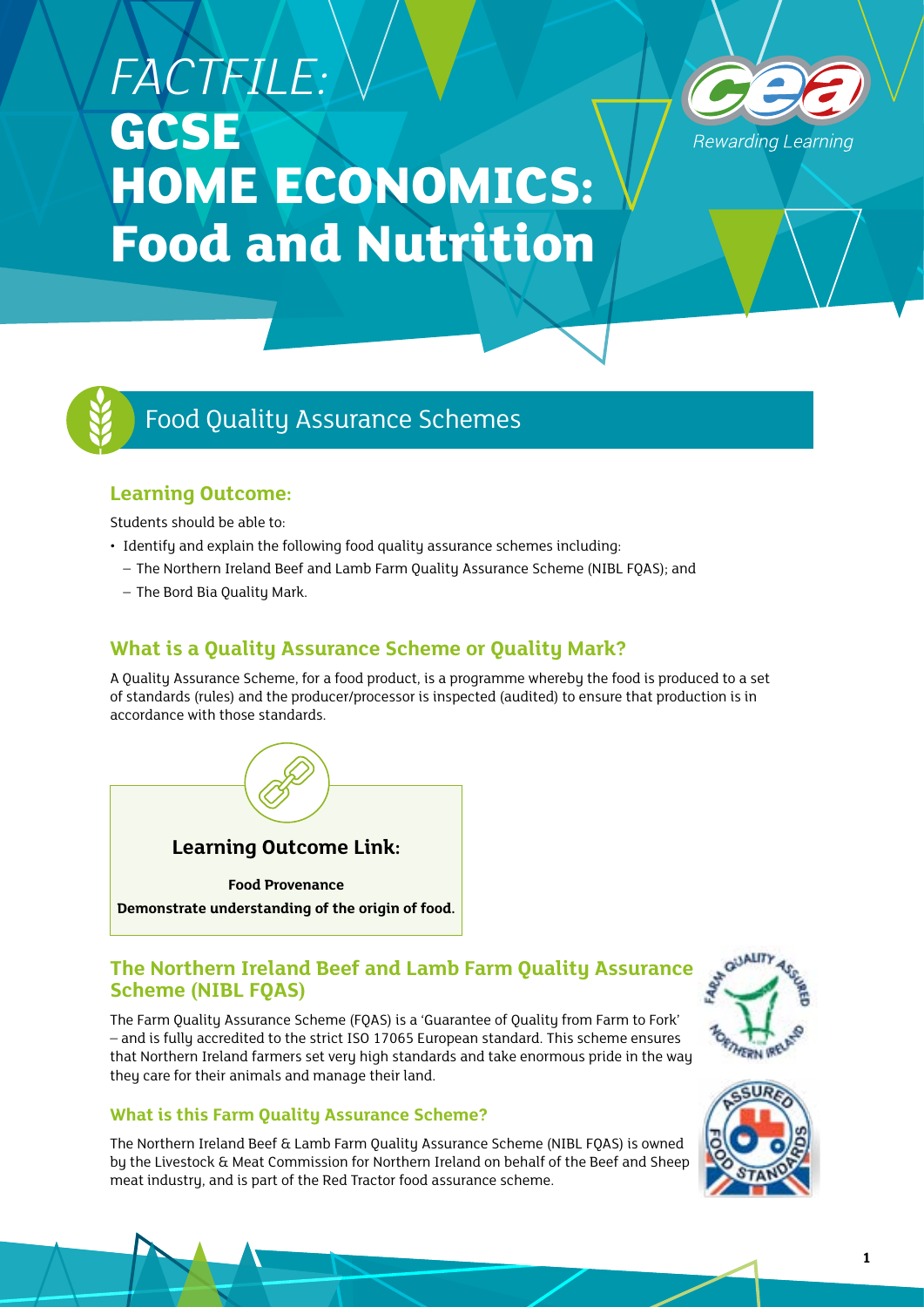The Northern Ireland Beef & Lamb Farm Quality Assurance Scheme was developed to give consumers assurances about the farm end of the production chain of their food. It is about farm quality:

- the quality of the production methods used;
- the quality of care for animals which is practiced;
- the quality of the farm environment; and
- above all the quality of concern for the customer in producing beef and lamb which is wholesome, safe and free from unnatural substances.

#### **Product Standard**

The Product Standard and Scheme Rules are drawn up by the Standard Setting Committee and are sent to all participants and applicants. These manuals give full details of all the requirements which need to be met and of the regulatory procedures which must be followed. There are 8 main elements to the Product Standard:

- 1) Animal husbandry, stockmanship and welfare;
- 2) Animal health;
- 3) Animal nutrition;
- 4) Animal traceability identification, sourcing and records;
- 5) Housing and handling;
- 6) Transport;
- 7) Environmental care; and
- 8) Farm procedures.

#### **What are the benefits?**

- Taste the quality in Northern Ireland Farm Quality Assured beef and lamb. It all comes down to the lush, green, wholesome land the animals are free to graze on.
- Freshness and quality of the beef and lamb. Farmed in harmony with the environment, grass fed beef and lamb is lean, tender, naturally nutritious and wholesome and internationally renowned for its succulence, texture and flavour.
- This qualitu assurance is backed bu an internationallu recognised qualitu standard and is based around Government's legislative requirements. This reputation rests on a scheme that ensures farms are independently inspected and certified by a UKAS approved Certification Body operating to a European standard (ISO 17065).
- The Northern Ireland Beef and Lamb Farm Quality Assurance Scheme is one of the world's longest running assurance schemes and was officially launched in 1992 to give consumers assurances about the farm end of the production chain with 3 key pillars: food safety, animal welfare and care for the environment. When you see the logo you can be sure the meat is of premium quality and of the highest standards.

#### **DID YOU KNOW?**

- **Over 11,000 farmers** participate in the Farm Quality Assurance Scheme.
- **Over 90%** of all beef produced in Northern Ireland is Farm Quality Assured.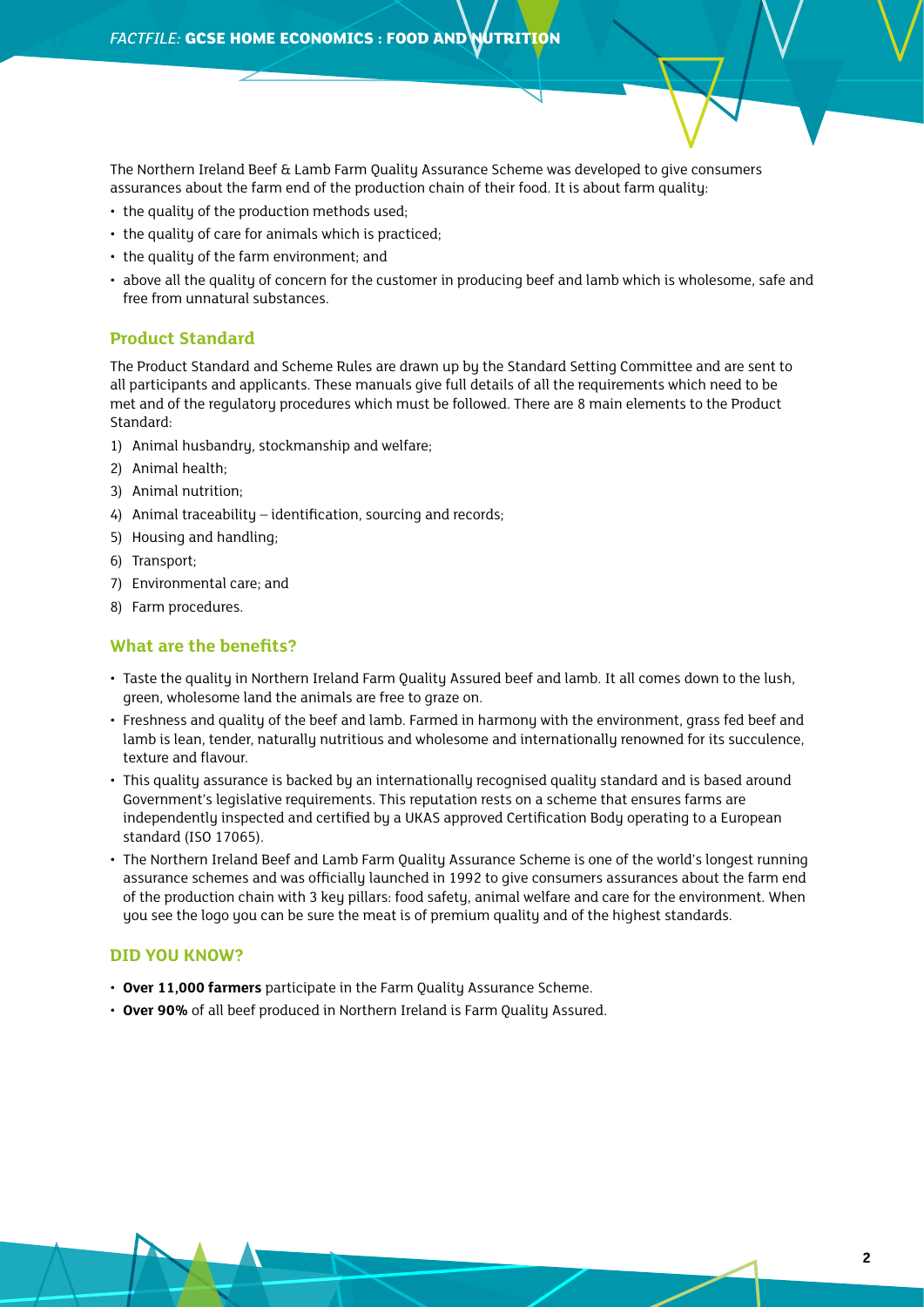#### **Assurance and Logo**

The Northern Ireland Beef and Lamb Farm Quality Assurance Scheme (NIBL FQAS) is approved for, and is part of the Red Tractor Scheme operated by Assured Food Standards (AFS). Beef and lamb which is produced to the Standards of the Northern Ireland Farm Ouality Assurance Scheme may carry either the:



**Northern Ireland Farm Quality Assurance logo** or the



**Red Tractor logo** 

Beef and lamb products to which the Red Tractor logo is applied must be produced from an assured whole chain. In addition to farm assurance, animal feed suppliers, livestock markets and collection centres, livestock hauliers, abattoirs, cutting and packing plants must all be assured to the appropriate standards. Food businesses that further process and/or cook product are also required to hold current and valid certification to the British Retail Consortium (BRC) Global Standards for Food. ([www.lmcni.com](http://www.lmcni.com))

# **Summary**

- The Farm Quality Assurance Scheme (FQAS) is a 'Guarantee of Quality from Farm to Fork' and is fully accredited to a strict ISO European standard.
- This scheme ensures that Northern Ireland farmers set high standards and take pride in the way they care for their animals and manage their land.
- It is owned by the Livestock and Meat Commission for Northern Ireland and is part of the Red Tractor food assurance scheme.
- Overall it is about farm quality including:-
	- 1. Food safety;
	- 2. Animal welfare;
	- 3. Care for the environment; and
	- 4. Producing quality meat which is lean, tender, naturally nutritious and wholesome.
- This scheme is independently inspected and certified by a UKAS Certification Body operating to European standards.
- The Product Standard and Scheme Rules are sent to all participants and applicants. There are 8 main elements to the Product Standard:-
	- 1. Animal husbandry, stockmanship and welfare;
	- 2. Animal health;
	- 3. Animal nutrition;
	- 4. Animal traceability;
	- 5. Housing and handling;
	- 6. Transport;
	- 7. Environmental care; and
	- 8. Farm procedures.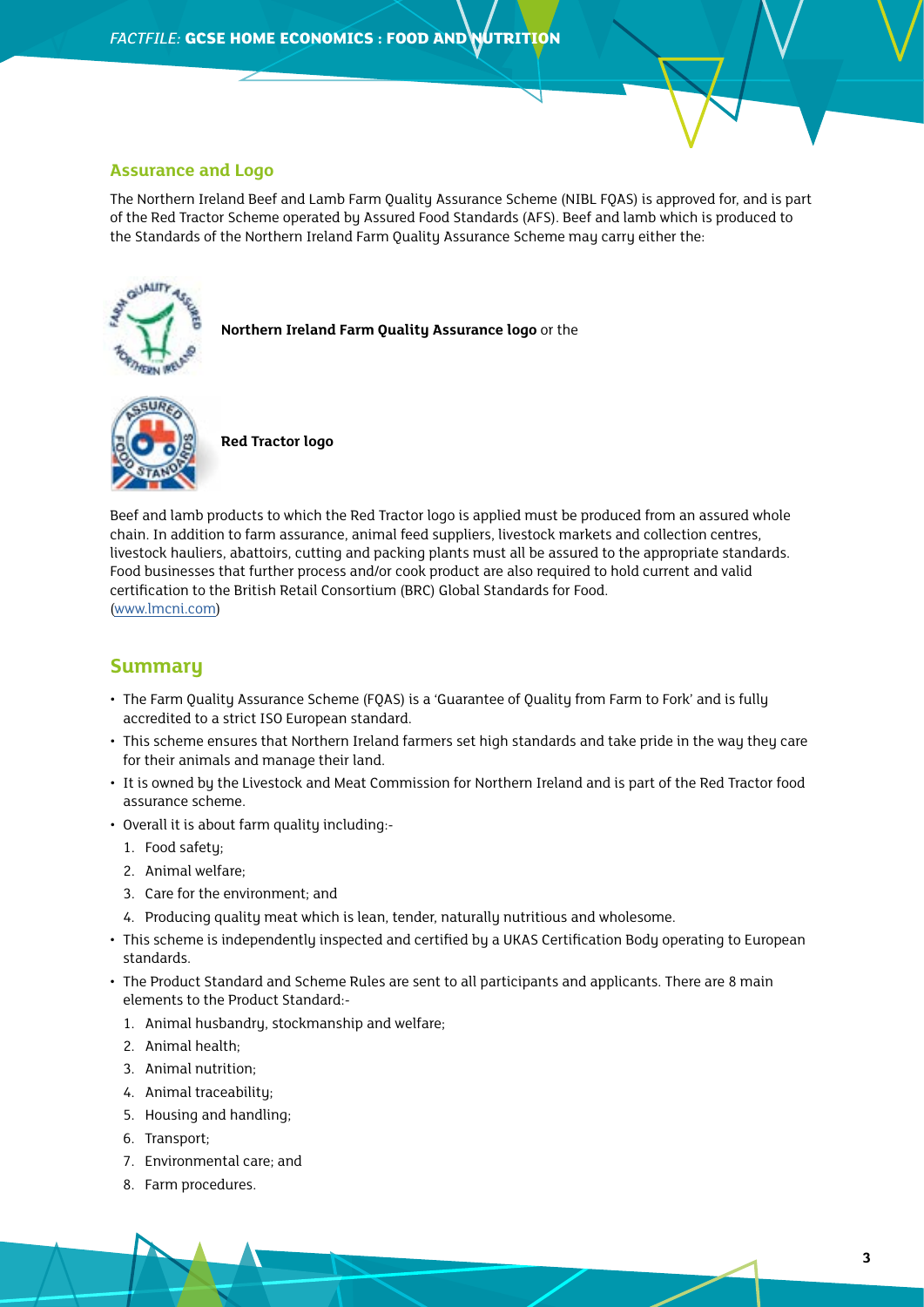# **The Bord Bia Quality Mark**

The Bord Bia Quality Mark means that food has been produced to the highest Bord Bia quality standards and you know where it comes from as it has been independently checked at every stage.

## **Who can use the Bord Bia Quality Mark?**

Currently, there are over 52,000 producers and 120 processors and packers certified members across all the Bord Bia Quality Assurance Schemes. They are inspected regularly before they can be certified and allowed use of the Quality Mark.

# **What are the quality standards behind the Bord Bia Quality Mark?**

In addition to meeting legal requirements, farmers are audited against a range of standards including:

- animal health;
- welfare and traceability;
- water and feed;
- pasture management;
- environmental management; and
- farm safety.

In addition, some of the main requirements for processors and packing plants include:

- product identification and traceability;
- inspection and testing;
- hygiene; and
- good manufacturing practice.

### **Where will you find the Bord Bia Quality Mark?**

You will find the Bord Bia Quality Mark on the following products from members of the Bord Bia Quality Assurance Schemes:

- pre-packed beef, lamb, pork, bacon;
- cooked ham;
- rashers;
- turkey, chicken, duck; and
- sausages and burgers.

You will also find it on eggs, fruit, vegetables and potatoes.

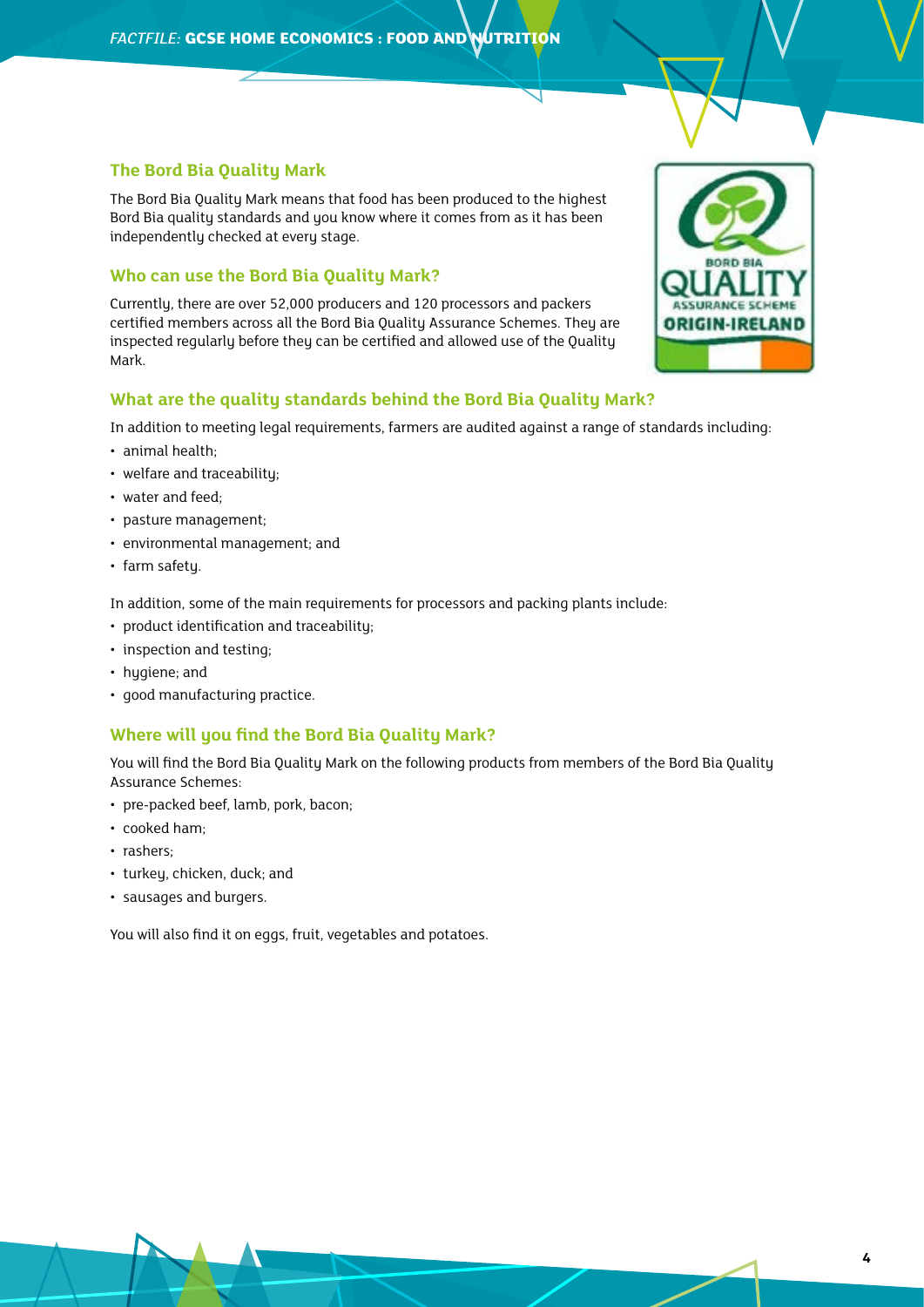#### **Quality Assurance – What is involved?**

In the Bord Bia Quality Assurance Schemes all steps in the food chain from production to final packaging for sale to the end user are Quality Assured; these include the farm or growing unit, the meat factory or packing centre and any secondary processing food factory (smoking, curing, cooking etc).

#### **There are 3 basic components in a Quality Assurance Scheme:**



#### **1. Standards**

The standards are the rules that members must comply with and these are drawn up by a panel of experts. These experts are selected from various parts of the industry/supply chain and include independent scientific and food safety expertise. This panel meets on a regular basis to update the standards in accordance with changes in legislation and improvements in best practice. The main areas covered by the standards include traceability, animal welfare, care for the environment, safe use of medicines and chemicals at farm level and animal welfare, food safety, hygiene and traceability at factory level.

#### **2. Audit**

The audit is the inspection of the farm or factory to ensure that the food is being produced in accordance with the standards. The audit is conducted by independent auditors and all members of the Quality Assurance Schemes receive inspections at regular intervals to ensure compliance. In addition random audits are also carried out where necessary. The auditor makes a recommendation as to whether the farm or factory is to be certified.

#### **3. Certification**

After the audit is completed, and provided that the farm or factory meets the requirements of the standard, the next step in the process is certification. An independent certification committee makes the decision to certify. Certification is official confirmation that the audit has been passed and the member is then eligible to apply to use the Bord Bia Q mark on product where appropriate.

#### **What does the Bord Bia Quality Assurance Mark (Q Mark) mean?**

Where you see Bord Bia Q Mark on a product it means that the product has been produced in accordance with the required Quality Assurance standards and secondly the flag and the 'Origin Ireland' on the mark verify that the product was produced, in its entirety, in Ireland – **where you see this mark it means that the food was farmed and processed in the Republic of Ireland.**

There are 3 main versions of the Q Mark:-





([www.bordbia.ie\)](http://www.bordbia.ie)